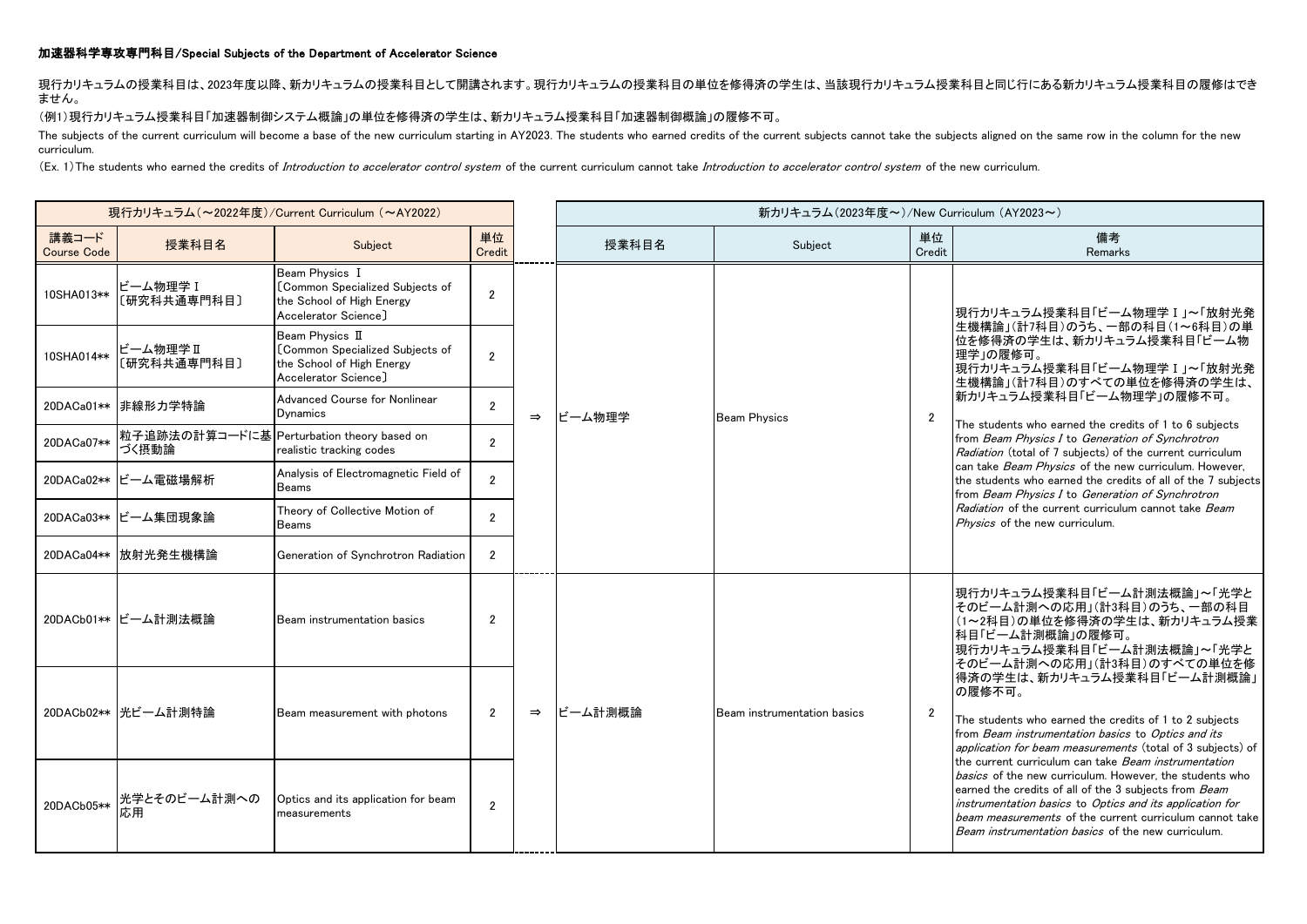| 現行カリキュラム (~2022年度)/Current Curriculum (~AY2022) |                              |                                                                                                                                 |                  |               |            | 新カリキュラム (2023年度~)/New Curriculum (AY2023~)               |                |                                                                                                                                                                                                                                                                                                                                                    |  |
|-------------------------------------------------|------------------------------|---------------------------------------------------------------------------------------------------------------------------------|------------------|---------------|------------|----------------------------------------------------------|----------------|----------------------------------------------------------------------------------------------------------------------------------------------------------------------------------------------------------------------------------------------------------------------------------------------------------------------------------------------------|--|
| 講義コード<br><b>Course Code</b>                     | 授業科目名                        | Subject                                                                                                                         | 単位<br>Credit     |               | 授業科目名      | Subject                                                  | 単位<br>Credit   | 備考<br>Remarks                                                                                                                                                                                                                                                                                                                                      |  |
|                                                 | 20DACc01** 加速器設計概論           | An introduction to designing<br>accelerator                                                                                     | $\overline{2}$   |               |            | Particle Accelerator Design                              | $\overline{2}$ | 現行カリキュラム授業科目「加速器設計概論」~「ビーム性<br>能開発概論」(計7科目)のうち、一部の科目(1~6科目)の                                                                                                                                                                                                                                                                                       |  |
|                                                 | 20DACc02**  線形加速器設計特論        | Advanced course for linear<br>accelerator design                                                                                | $\overline{2}$   |               |            |                                                          |                | 単位を修得済の学生は、新カリキュラム授業科目「加速器<br>設計概論」の履修可。<br>現行カリキュラム授業科目「加速器設計概論」~「ビーム性                                                                                                                                                                                                                                                                            |  |
|                                                 | 20DACc03**  円形加速器設計特論        | Design of Circular Accelerators                                                                                                 | 2                |               |            |                                                          |                | 能開発概論」(計7科目)のすべての単位を修得済の学生<br>は、新カリキュラム授業科目「加速器設計概論」の履修不<br>可。                                                                                                                                                                                                                                                                                     |  |
|                                                 | 20DACc04**   放射光源加速器特論       | Basic lecture on synchrotron<br>radiation light sources                                                                         | $\overline{2}$   | $\Rightarrow$ | 加速器設計概論    |                                                          |                | The students who earned the credits of 1 to 6 subjects<br>from An introduction to designing accelerator to An                                                                                                                                                                                                                                      |  |
|                                                 | 20DACc05** 陽子加速器特論           | Advanced course for proton<br>accelerators                                                                                      | $\overline{2}$   |               |            |                                                          |                | introduction to development of beam performance (total of<br>7 subjects) of the current curriculum can take Particle<br>Accelerator Design of the new curriculum. However, the                                                                                                                                                                     |  |
|                                                 | 20DACc06** コライダー特論           | <b>Collider Accelerators</b>                                                                                                    | $\mathfrak{p}$   |               |            |                                                          |                | students who earned the credits of all of the 7 subjects<br>from An introduction to designing accelerator to An<br>introduction to development of beam performance of the                                                                                                                                                                          |  |
|                                                 | 20DACb03** ビーム性能開発概論         | An introduction to development of<br>beam performance                                                                           | $\overline{2}$   |               |            |                                                          |                | current curriculum cannot take Particle Accelerator Design<br>of the new curriculum.                                                                                                                                                                                                                                                               |  |
|                                                 | 20DACd01** エレクトロニクス概論        | An Introduction to Electronics                                                                                                  | $\overline{2}$   | $\Rightarrow$ | エレクトロニクス概論 | An Introduction to Electronics                           | $\overline{2}$ | 2022年度以前の入学者にのみ開講する/Registration<br>possible only by the students enrolled in SOKENDAI<br>in/before AY2022                                                                                                                                                                                                                                         |  |
|                                                 | 20DACd02** 加速器制御システム概論       | Introduction to accelerator control<br>system                                                                                   | $\overline{2}$   | $\Rightarrow$ | 加速器制御概論    | Introduction to accelerator control<br>system            | $\overline{2}$ |                                                                                                                                                                                                                                                                                                                                                    |  |
|                                                 | 20DACd03** 超伝導・低温技術概論        | Introduction to superconducting<br>technology and cryogenics<br>engineering                                                     | $\overline{2}$   |               |            |                                                          |                | 現行カリキュラム授業科目「超伝導・低温技術概論」~「熱<br>カ学・統計力学」(計4科目)のうち、一部の科目(1~3科目)<br>の単位を修得済の学生は、新カリキュラム授業科目「超伝<br>導·低温技術概論」の履修可。<br> 現行カリキュラム授業科目「超伝導・低温技術概論」~「熱                                                                                                                                                                                                      |  |
|                                                 | 20DACd04** 低温技術特論            | Cryogenics Engineering with a<br>seminar                                                                                        | $\overline{2}$   |               |            |                                                          |                | カ学・統計カ学」(計4科目)のすべての単位を修得済の学<br>生は、新カリキュラム授業科目「超伝導・低温技術概論」の<br>履修不可。<br>The students who earned the credits of 1 to 3 subjects                                                                                                                                                                                                                      |  |
|                                                 | 20DACd05** 冷却技術特論            | Advanced Course for Refrigeration<br>Techniques                                                                                 | $\boldsymbol{2}$ | $\Rightarrow$ | 超伝導·低温技術概論 | Superconducting technology and<br>cryogenics engineering | $\overline{2}$ | from Introduction to superconducting technology and<br>cryogenics engineering to Thermodynamics/Statistical<br>Mechanics (total of 4 subjects) of the current curriculum<br>can take Superconducting technology and cryogenics<br>engineering of the new curriculum. However, the students<br>who earned the credits of all of the 4 subjects from |  |
| 10SHA020**                                      | 熱力学・統計力学<br>。<br>〔研究科共通専門科目〕 | Thermodynamics/Statistical<br>Mechanics<br>[Common Specialized Subjects of<br>the School of High Energy<br>Accelerator Science] | $\overline{2}$   |               |            |                                                          |                | Introduction to superconducting technology and cryogenics<br>engineering to Thermodynamics/Statistical Mechanics of<br>the current curriculum cannot take Superconducting<br>technology and cryogenics engineering of the new<br>curriculum.                                                                                                       |  |
|                                                 | 20DACd06** ビーム源概論            | Introduction to Electron Beam<br>Sources                                                                                        | $\overline{2}$   | $\Rightarrow$ | ビーム生成概論    | Particle Sources                                         | $\overline{2}$ |                                                                                                                                                                                                                                                                                                                                                    |  |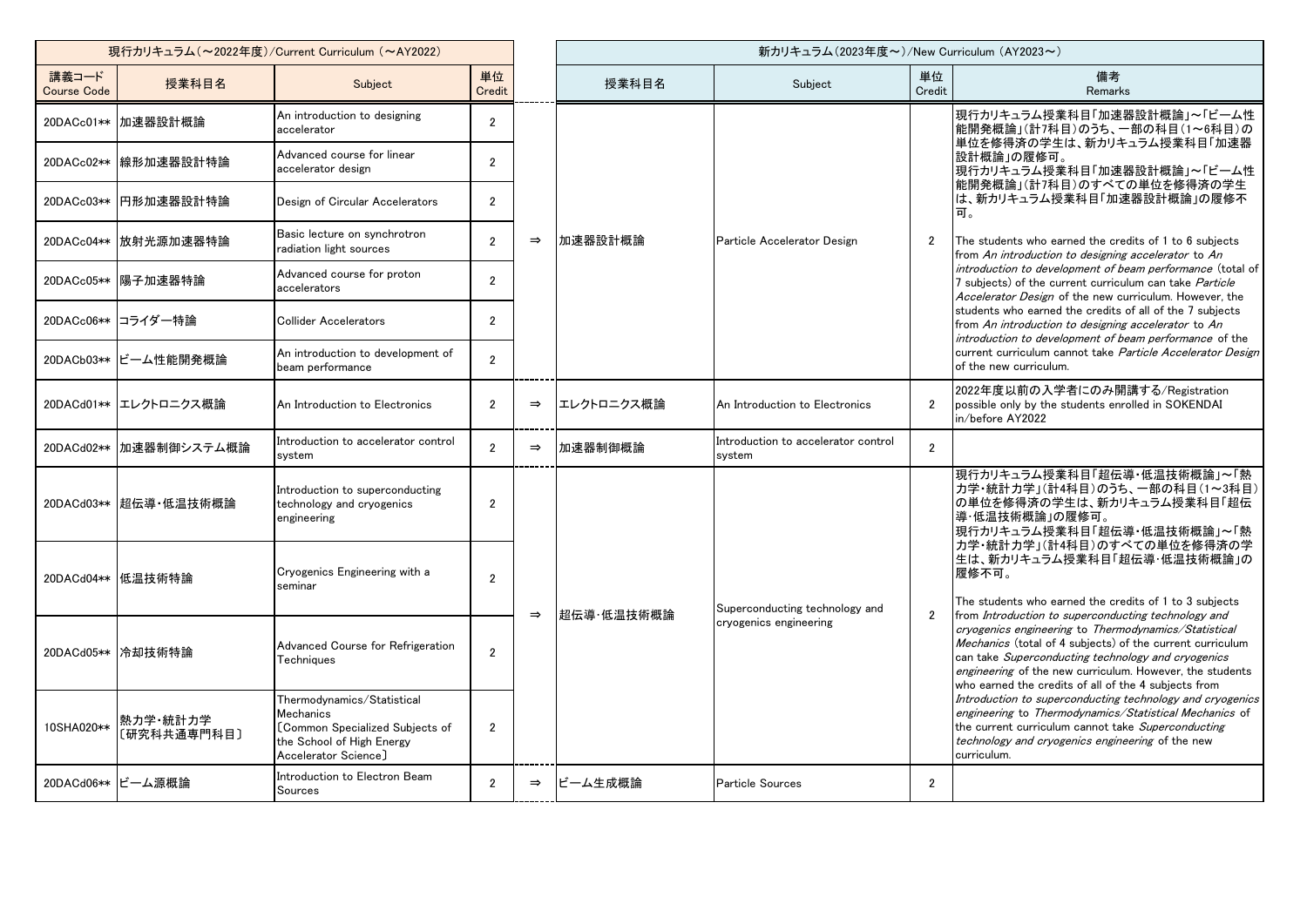| 現行カリキュラム (~2022年度)/Current Curriculum (~AY2022) |                       |                                                                                           |                |               |          | 新カリキュラム(2023年度~)/New Curriculum (AY2023~)              |                |                                                                                                                                                                                                                                                                                                    |  |
|-------------------------------------------------|-----------------------|-------------------------------------------------------------------------------------------|----------------|---------------|----------|--------------------------------------------------------|----------------|----------------------------------------------------------------------------------------------------------------------------------------------------------------------------------------------------------------------------------------------------------------------------------------------------|--|
| 講義コード<br><b>Course Code</b>                     | 授業科目名                 | Subject                                                                                   | 単位<br>Credit   |               | 授業科目名    | Subject                                                | 単位<br>Credit   | 備考<br><b>Remarks</b>                                                                                                                                                                                                                                                                               |  |
| 20DACe01** 電磁石概論                                |                       | Introduction to magnets                                                                   | $\overline{2}$ |               |          |                                                        |                | 現行カリキュラム授業科目「電磁石概論」~「電磁石電源概<br> 論」(計3科目)のうち、一部の科目(1~2科目)の単位を修<br>得済の学生は、新カリキュラム授業科目「電磁石概論」の履<br>修可。<br>現行カリキュラム授業科目「電磁石概論」~「電磁石電源概<br> 論」(計3科目)のすべての単位を修得済の学生は、新カリ                                                                                                                                 |  |
|                                                 | 20DACe02** 電磁石設計·計測特論 | Advanced course on magnets design<br>and measurements                                     | $\overline{2}$ | $\Rightarrow$ | 電磁石概論    | Accelerator magnets and power<br>supplies              | $\overline{2}$ | キュラム授業科目「電磁石概論」の履修不可。<br>The students who earned the credits of 1 to 2 subjects<br>from Introduction to magnets to Introduction to magnet<br>power supplies (total of 3 subjects) of the current<br>curriculum can take Accelerator magnets and power                                              |  |
|                                                 | 20DACe03** 電磁石電源概論    | Introduction to magnet power<br>supplies                                                  | $\overline{2}$ |               |          |                                                        |                | supplies of the new curriculum. However, the students who<br>earned the credits of all of the 3 subjects from<br>Introduction to magnets to Introduction to magnet power<br>supplies of the current curriculum cannot take Accelerator<br>magnets and power supplies of the new curriculum.        |  |
|                                                 | 20DACe04** 超伝導磁石特論    | Advanced Course for<br>superconducting magnets                                            | 2              | $\Rightarrow$ | 超伝導電磁石特論 | Advanced Course for<br>superconducting magnets         | $\overline{2}$ |                                                                                                                                                                                                                                                                                                    |  |
| 20DACf02**                                      | 超伝導空洞特論               | Advanced Course for<br><b>Superconducting Cavities</b>                                    | $\overline{2}$ | $\Rightarrow$ | 超伝導空洞特論  | Advanced Course for<br><b>Superconducting Cavities</b> | $\overline{2}$ |                                                                                                                                                                                                                                                                                                    |  |
|                                                 | 20DACf01** ビーム加速科学特論  | Advanced Course for Beam<br><b>Acceleration Science</b>                                   | $\overline{2}$ |               |          |                                                        |                | 現行カリキュラム授業科目「ビーム加速科学特論」~「ビー<br>ム安定性特論」(計4科目)のうち、一部の科目(1~3科目)<br>の単位を修得済の学生は、新カリキュラム授業科目「高周<br>波加速概論」の履修可。<br> 現行カリキュラム授業科目「ビーム加速科学特論」~「ビー                                                                                                                                                          |  |
|                                                 | 20DACf03** 大電力高周波特論   | Advanced Course for High Power<br>Microwave Engineering                                   | $\mathfrak{p}$ |               | 高周波加速概論  | Beam acceleration and RF systems                       | 2              | ム安定性特論」(計4科目)のすべての単位を修得済の学生<br>は、新カリキュラム授業科目「高周波加速概論」の履修不<br>可。                                                                                                                                                                                                                                    |  |
| 20DACc08**                                      | 次世代先端加速構造開発特          | Next-Generation Accelerating<br>Structure Developments for<br>Energy-Frontier Experiments | $\overline{2}$ | $\Rightarrow$ |          |                                                        |                | The students who earned the credits of 1 to 3 subjects<br>from Advanced Course for Beam Acceleration Science to<br>Advanced Course for Beam Stability (total of 4 subjects)<br>of the current curriculum can take Beam acceleration and<br>RF systems of the new curriculum. However, the students |  |
|                                                 | 20DACb04** ビーム安定性特論   | Advanced Course for Beam Stability                                                        | $\overline{2}$ |               |          |                                                        |                | who earned the credits of all of the 4 subjects from<br>Advanced Course for Beam Acceleration Science to<br>Advanced Course for Beam Stability of the current<br>curriculum cannot take Beam acceleration and RF systems<br>of the new curriculum.                                                 |  |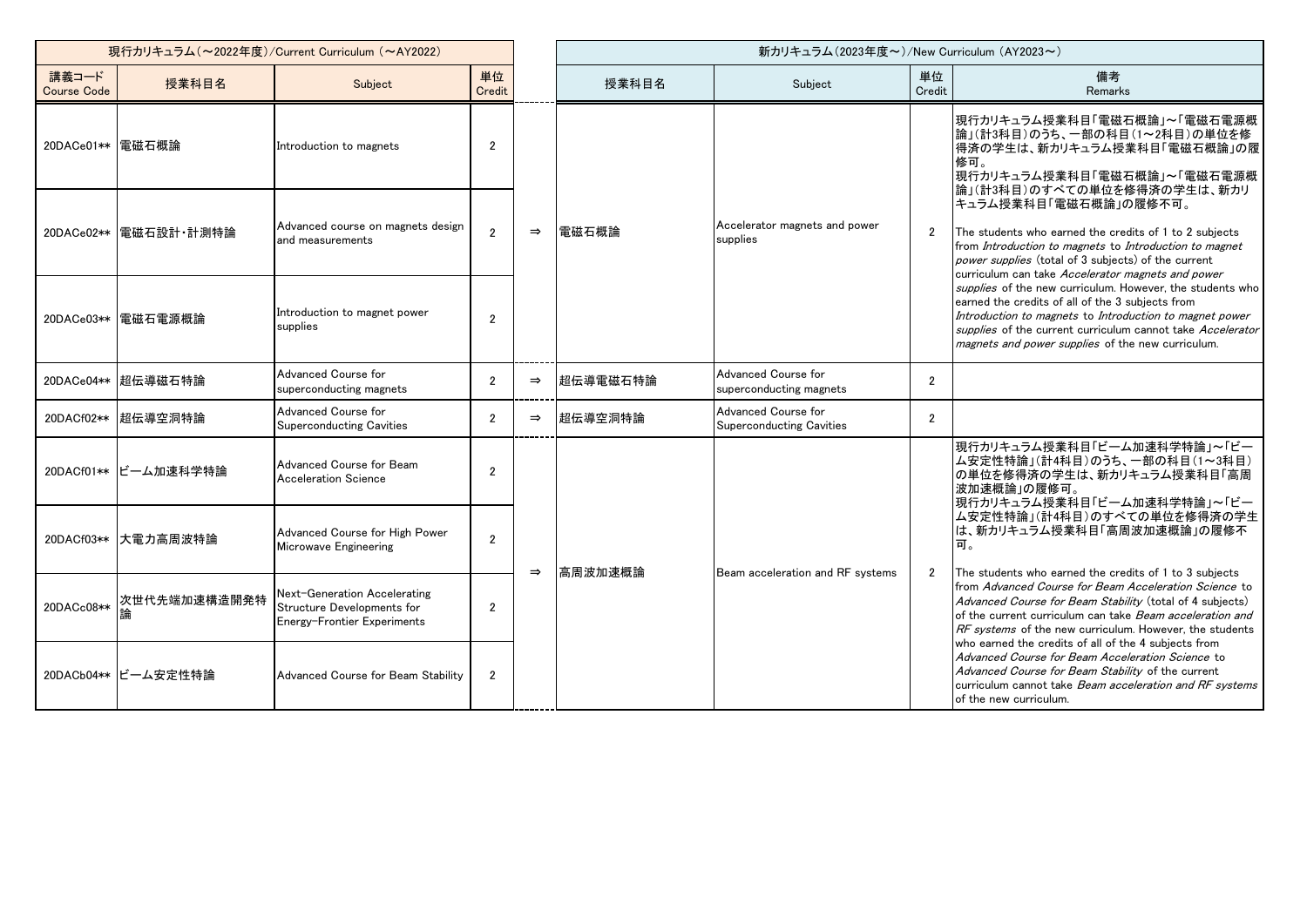| 現行カリキュラム (~2022年度)/Current Curriculum (~AY2022) |                        |                                                                 |                |               |              | 新カリキュラム(2023年度~)/New Curriculum (AY2023~)                |                |                                                                                                                                                                                                                                                                                                                                                                                                                                                                                             |  |  |
|-------------------------------------------------|------------------------|-----------------------------------------------------------------|----------------|---------------|--------------|----------------------------------------------------------|----------------|---------------------------------------------------------------------------------------------------------------------------------------------------------------------------------------------------------------------------------------------------------------------------------------------------------------------------------------------------------------------------------------------------------------------------------------------------------------------------------------------|--|--|
| 講義コード<br><b>Course Code</b>                     | 授業科目名                  | Subject                                                         | 単位<br>Credit   |               | 授業科目名        | Subject                                                  | 単位<br>Credit   | 備考<br>Remarks                                                                                                                                                                                                                                                                                                                                                                                                                                                                               |  |  |
|                                                 | 20DACg01** 真空科学概論      | Basic concepts of vacuum science<br>and technology              | $\overline{2}$ | $\Rightarrow$ | 真空科学技術概論     | Vacuum science and technology for                        | $\overline{2}$ | 現行カリキュラム授業科目「真空科学概論」「真空科学応用<br>特論」どちらか1科目の単位を修得済の学生は、新カリキュ<br>「ラム授業科目「真空科学技術概論」の履修可。<br>明行カリキュラム授業科目「真空科学概論」「真空科学応用<br>特論」両方の単位を修得済の学生は、新カリキュラム授業<br>科目「真空科学技術概論」の履修不可。<br>The students who earned the credits of only one from<br>Basic concepts of vacuum science and technology or                                                                                                                                                                                                       |  |  |
|                                                 | 20DACg02**  真空科学応用特論   | Vacuum science and technologies<br>applied to accelerators      | $\overline{2}$ |               |              | particle accelerators                                    |                | Vacuum science and technologies applied to accelerators<br>of the current curriculum can take Vacuum science and<br><i>technology for particle accelerators</i> of the new curriculum.<br>However, the students who earned the credits of both<br>Basic concepts of vacuum science and technology and<br>Vacuum science and technologies applied to accelerators<br>of the current curriculum cannot take Vacuum science and<br>technology for particle accelerators of the new curriculum. |  |  |
|                                                 | 20DACh01** 計算科学概論      | Introduction to Computer Science                                | $\overline{2}$ | $\Rightarrow$ | 計算科学概論       | Introduction to Computational<br>Science                 | $\overline{2}$ |                                                                                                                                                                                                                                                                                                                                                                                                                                                                                             |  |  |
|                                                 | 20DACh02**  ソフトウエアエ学特論 | Software Engineering                                            | $\overline{2}$ | $\Rightarrow$ | 計算機アーキテクチャ特論 | <b>Computer Architecture</b>                             | $\overline{2}$ |                                                                                                                                                                                                                                                                                                                                                                                                                                                                                             |  |  |
|                                                 | 20DACh04** データ収集法特論    | Data acquisition and analysis<br>methods in High Energy Physics | $\overline{2}$ | $\Rightarrow$ | データ収集法特論     | Data Acquisition and Analysis<br>Methods                 | $\overline{2}$ |                                                                                                                                                                                                                                                                                                                                                                                                                                                                                             |  |  |
|                                                 | 20DACh05** 高性能計算科学特論   | High Performance Computing                                      | $\overline{2}$ | $\Rightarrow$ | 高性能計算科学特論    | High Performance Computing                               | $\overline{2}$ |                                                                                                                                                                                                                                                                                                                                                                                                                                                                                             |  |  |
|                                                 | 20DACi01**   放射線遮蔽特論   | Advanced Course for Radiation<br>Shielding                      | $\overline{2}$ | $\Rightarrow$ | 放射線遮蔽特論      | Advanced Course for Radiation<br>Shielding               | $\overline{2}$ |                                                                                                                                                                                                                                                                                                                                                                                                                                                                                             |  |  |
|                                                 | 20DACi02**丨放射線計測概論     | Introduction to Radiation Detection<br>and Measurement          | $\overline{2}$ | $\Rightarrow$ | 放射線計測概論      | Introduction to Radiation Detection<br>and Measurement   | $\overline{2}$ |                                                                                                                                                                                                                                                                                                                                                                                                                                                                                             |  |  |
|                                                 | 20DACi03**  表面分析法概論    | Introduction to Surface Analysis                                | $\overline{2}$ | $\Rightarrow$ | 表面分析法概論      | Introduction to Surface Analysis                         | $\overline{2}$ |                                                                                                                                                                                                                                                                                                                                                                                                                                                                                             |  |  |
|                                                 | 20DACi04**  放射線防護特論    | Advanced Course for Radiation<br>Protection                     | $\overline{2}$ | $\Rightarrow$ | 放射線防護特論      | Advanced Course for Radiation<br>Protection              | $\overline{2}$ |                                                                                                                                                                                                                                                                                                                                                                                                                                                                                             |  |  |
|                                                 | 20DACi05** 計算放射線学特論    | Lecture of Radiation Simulation by<br>Monte Carlo Code          | $\overline{2}$ | $\Rightarrow$ | 計算放射線学特論     | Advanced Computational Radiation<br>physics              | $\overline{2}$ |                                                                                                                                                                                                                                                                                                                                                                                                                                                                                             |  |  |
|                                                 | 20DACi06** 計算放射線学演習    | Practicum of Radiation Simulation by<br>Monte Carlo Code        | $\mathfrak{p}$ | $\Rightarrow$ | 計算放射線学演習     | Practicum of Radiation Simulation by<br>Monte Carlo Code | $\overline{2}$ |                                                                                                                                                                                                                                                                                                                                                                                                                                                                                             |  |  |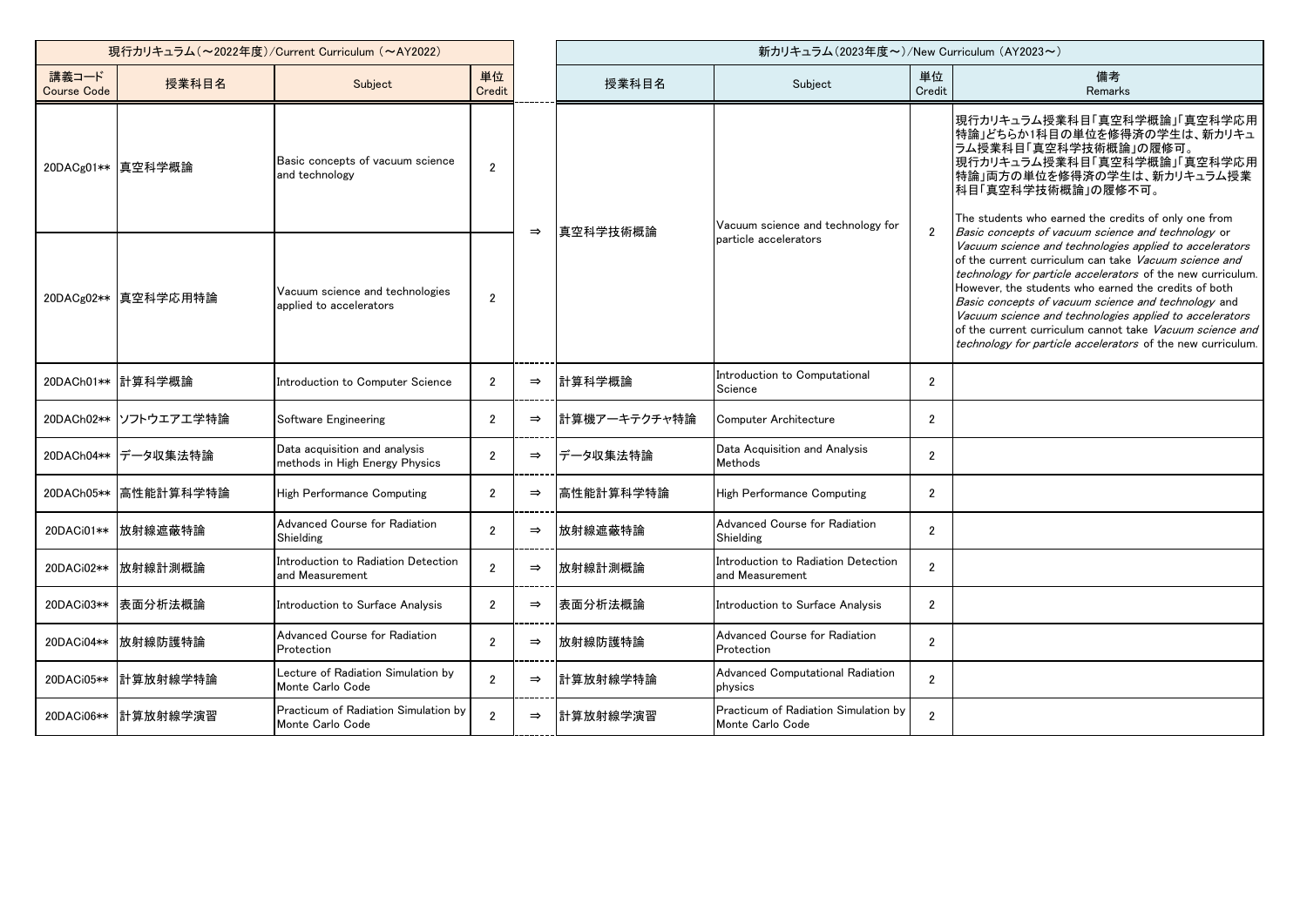| 現行カリキュラム (~2022年度)/Current Curriculum (~AY2022) |                            |                                                          |                |               |                | 新カリキュラム (2023年度~)/New Curriculum (AY2023~)            |                |                                                                                                                                                                                                                                                                     |  |
|-------------------------------------------------|----------------------------|----------------------------------------------------------|----------------|---------------|----------------|-------------------------------------------------------|----------------|---------------------------------------------------------------------------------------------------------------------------------------------------------------------------------------------------------------------------------------------------------------------|--|
| 講義コード<br><b>Course Code</b>                     | 授業科目名                      | Subject                                                  | 単位<br>Credit   |               | 授業科目名          | Subject                                               | 単位<br>Credit   | 備考<br>Remarks                                                                                                                                                                                                                                                       |  |
|                                                 | 20DACj01**  機械設計工学概論       | Introduction to Mechanical Design                        | $\overline{2}$ |               |                |                                                       |                | 現行カリキュラム授業科目「機械設計工学概論」~「材料基<br> 礎論」(計3科目)のうち、一部の科目(1~2科目)の単位を<br>修得済の学生は、新カリキュラム授業科目「機械設計学」の<br>履修可。<br> 現行カリキュラム授業科目「機械設計工学概論」~「材料基<br> 礎論」(計3科目)のすべての単位を修得済の学生は、新カ                                                                                                |  |
|                                                 | 20DACj02** 機械工作基礎論         | Fundamentals of Mechanical<br>Machining                  | $\overline{2}$ | $\Rightarrow$ | 機械設計学          | <b>Machine Design</b>                                 | $\overline{2}$ | リキュラム授業科目「機械設計学」の履修不可。<br>The students who earned the credits of 1 to 2 subjects<br>from Introduction to Mechanical Design to Fundamentals<br>of Material Science (total of 3 subjects) of the current<br>curriculum can take Machine Design of the new curriculum. |  |
| 20DACj04** 材料基礎論                                |                            | Fundamentals of Material Science                         | $\overline{2}$ |               |                |                                                       |                | However, the students who earned the credits of all of the<br>3 subjects from Introduction to Mechanical Design to<br>Fundamentals of Material Science of the current<br>curriculum cannot take Machine Design of the new<br>curriculum.                            |  |
|                                                 | 20DACj03**  表面工学基礎論        | Fundamentals of Surface Engineering                      | 2              | $\Rightarrow$ | 廃止/Discontinue |                                                       |                |                                                                                                                                                                                                                                                                     |  |
|                                                 | 20DACk01** 加速器科学特別演習 IA    | Special Exercise for Accelerator<br>Science TA           | $\overline{2}$ | $\Rightarrow$ | 先端学術院特別研究 I A  | Dissertation Work in Advanced<br>Studies I A          | $\overline{2}$ |                                                                                                                                                                                                                                                                     |  |
|                                                 | 20DACk02** 加速器科学特別演習 IB    | Special Exercise for Accelerator<br>Science IB           | $\overline{2}$ | $\Rightarrow$ | 先端学術院特別研究 IB   | Dissertation Work in Advanced<br>Studies I B          | $\overline{2}$ |                                                                                                                                                                                                                                                                     |  |
|                                                 | 20DACk03** 加速器科学特別演習 II A  | Special Exercise for Accelerator<br>Science II A         | $\overline{2}$ | $\Rightarrow$ | 先端学術院特別研究ⅡA    | Dissertation Work in Advanced<br>Studies II A         | $\overline{2}$ |                                                                                                                                                                                                                                                                     |  |
|                                                 | 20DACk04**  加速器科学特別演習 II B | Special Exercise for Accelerator<br>Science II B         | $\overline{2}$ | $\Rightarrow$ | 先端学術院特別研究 IIB  | Dissertation Work in Advanced<br>Studies II B         | $\overline{2}$ |                                                                                                                                                                                                                                                                     |  |
|                                                 | 20DACk05** 加速器科学特別演習ⅢA     | Special Exercise for Accelerator<br>Science <b>III</b> A | $\overline{2}$ | $\Rightarrow$ | 先端学術院特別研究ⅢA    | Dissertation Work in Advanced<br>Studies <b>III</b> A | $\overline{2}$ |                                                                                                                                                                                                                                                                     |  |
|                                                 | 20DACk06** 加速器科学特別演習ⅢB     | Special Exercise for Accelerator<br>Science IIIB         | $\overline{2}$ | $\Rightarrow$ | 先端学術院特別研究ⅢB    | Dissertation Work in Advanced<br>Studies <b>III</b> B | $\overline{2}$ |                                                                                                                                                                                                                                                                     |  |
|                                                 | 20DACk07** 加速器科学特別研究IVA    | Special Research for Accelerator<br>Science IVA          | $\overline{2}$ | $\Rightarrow$ | 先端学術院特別研究IVA   | Dissertation Work in Advanced<br>Studies IVA          | $\overline{2}$ |                                                                                                                                                                                                                                                                     |  |
|                                                 | 20DACk08** 加速器科学特別研究IVB    | Special Research for Accelerator<br>Science IVB          | 2              | $\Rightarrow$ | 先端学術院特別研究IVB   | Dissertation Work in Advanced<br>Studies IVB          | $\overline{2}$ |                                                                                                                                                                                                                                                                     |  |
|                                                 | 20DACk09** 加速器科学特別研究VA     | Special Research for Accelerator<br>Science VA           | $\overline{2}$ | $\Rightarrow$ | 先端学術院特別研究VA    | Dissertation Work in Advanced<br>Studies VA           | $\overline{2}$ |                                                                                                                                                                                                                                                                     |  |
|                                                 | 20DACk10** 加速器科学特別研究VB     | Special Research for Accelerator<br>Science VB           | $\overline{2}$ | $\Rightarrow$ | 先端学術院特別研究VB    | Dissertation Work in Advanced<br>Studies VB           | $\overline{2}$ |                                                                                                                                                                                                                                                                     |  |
|                                                 |                            |                                                          |                |               | ロボティクス入門       | Introduction to Robotics                              |                | 新設/New subject                                                                                                                                                                                                                                                      |  |
|                                                 |                            |                                                          |                |               | 計算機プログラミング特論   | Computer Programming (C++ or<br>Python)               | $\overline{2}$ | 新設/New subject                                                                                                                                                                                                                                                      |  |
|                                                 |                            |                                                          |                |               | 計算機プログラミング演習   | <b>Computer Programming Laboratory</b>                | $\overline{2}$ | 新設/New subject                                                                                                                                                                                                                                                      |  |